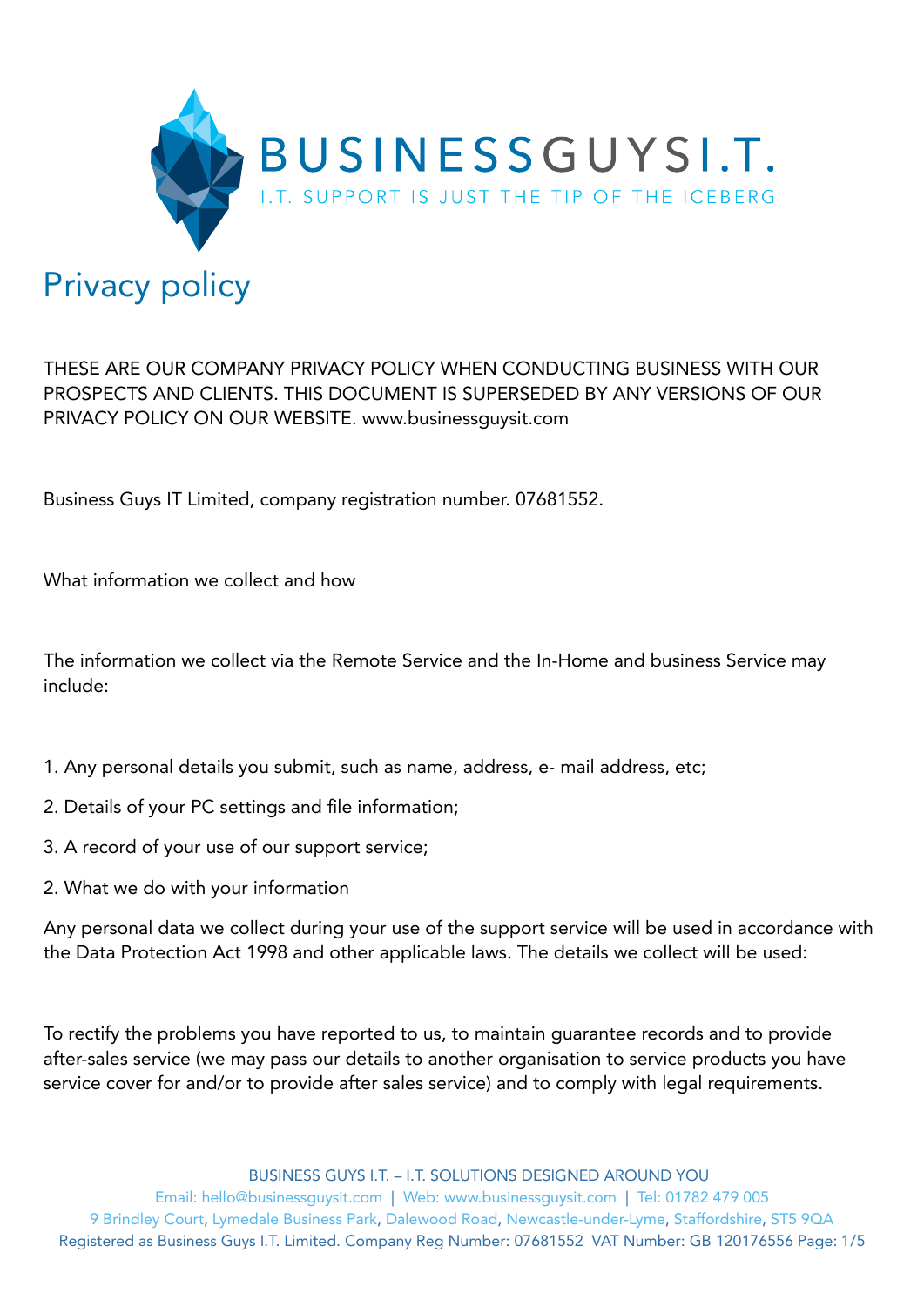

We would also like to inform you of various promotions, goods and services that may be of interest to you. You may be contacted by post, email, telephone, SMS or such other means as we regard as appropriate, including new technology.

You may unsubscribe at any time by E-mailing info@businessguysit.com

We may use third parties to carry out certain activities, such as processing and sorting data, monitoring how customers use our services and issuing our emails for us. Please be assured that third parties will not be allowed to use your personal information for their own purposes.

## Sensitive information

To allow us to perform computer services you permit us access to your private personal files held on your computer, however we will not read or view any of the following without prior consent for service or backup purposes:

- 1. 'My Documents' folder;
- 2. Your 'Internet History';
- 3. Your 'Recent Documents' list; or 4. Your 'Internet Cache'

Any personal information held on your computer (other than that set out in paragraph 1 of the privacy policy above) which is accessed or read by our engineers will be kept strictly confidential and will not be recorded.

If in performing the remote online support service, in-home or business our engineers are exposed to any illegal material, it may be our civic and/or legal responsibility to report such to the appropriate authorities. Under such circumstances such disclosure will not be a breach of our obligation of confidentiality.

Your rights

1. You can ask us to update your personal information by emailing precise details of your request to info@businessguysit.com Please ensure you type "update" in the subject line of your email.

BUSINESS GUYS I.T. – I.T. SOLUTIONS DESIGNED AROUND YOU

Email: hello@businessguysit.com | Web: www.businessguysit.com | Tel: 01782 479 005 9 Brindley Court, Lymedale Business Park, Dalewood Road, Newcastle-under-Lyme, Staffordshire, ST5 9QA Registered as Business Guys I.T. Limited. Company Reg Number: 07681552 VAT Number: GB 120176556 Page: 2/5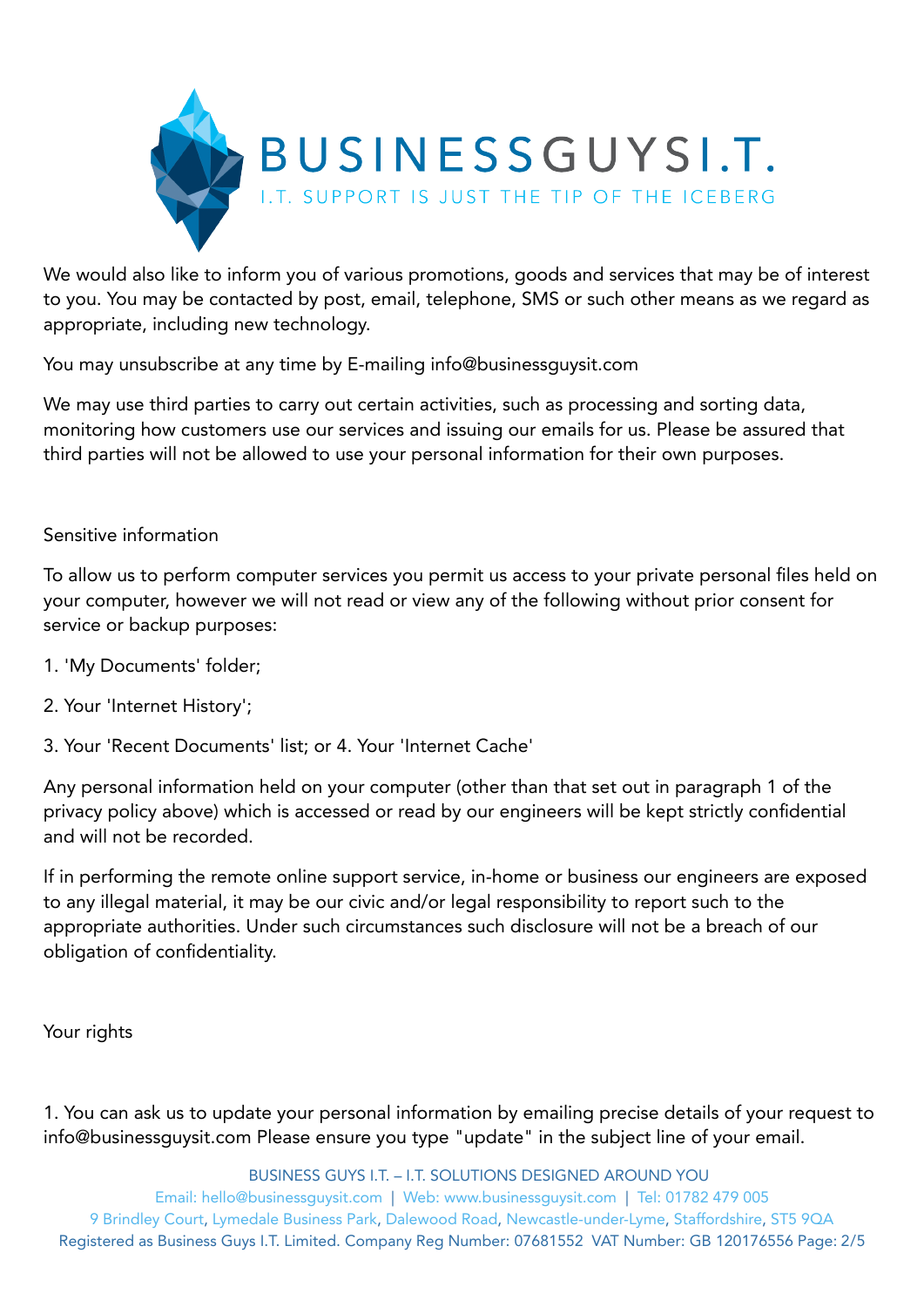

2. You can ask us not to send you future marketing communications. To do this, simply email the above address. Type "No Marketing" in the subject line and then the following in the main text:-

your full name;

your postal address, including postcode your email address

We will then suppress your data from all direct marketing, although we will still keep it for processing your order and fulfilling customer service and after sale obligations.

Alternatively, you can post your request to the address in (3) below.

3. You also have the right to request a copy of any personal information we hold about you. To do this, simply E-mail to the above address giving us as much detail as possible about your request, there may be a £10 charge to cover our administration costs.

Who We Are

We are Business Guys IT Limited, company name Business Guys IT Limited, company registration number: 07681552.

Registered office: Business Guys I.T. 9 Brindley Court, Lymedale Business Park, Dalewood Road, Newcastle-under-Lyme, Staffordshire, ST5 9QA

In these terms and conditions, references to "we", "us", "business guy" and "business guys" are to business Guys IT Limited

If you have any problems we would recommend you email us at the above address however if you prefer to write we can be contacted at the below address.

THESE ARE OUR COMPANY WEBSITE PRIVACY AND COOKIE POLICY WHEN USING THE Business GUYS IT WEBSITE. THIS DOCUMENT IS SUPERSEDED BY ANY VERSIONS OF OUR WEBSITE AND COOKIE PRIVACY POLICY ON OUR WEBSITE. www.Businessguysit.com

BUSINESS GUYS I.T. – I.T. SOLUTIONS DESIGNED AROUND YOU

Email: hello@businessguysit.com | Web: www.businessguysit.com | Tel: 01782 479 005 9 Brindley Court, Lymedale Business Park, Dalewood Road, Newcastle-under-Lyme, Staffordshire, ST5 9QA Registered as Business Guys I.T. Limited. Company Reg Number: 07681552 VAT Number: GB 120176556 Page: 3/5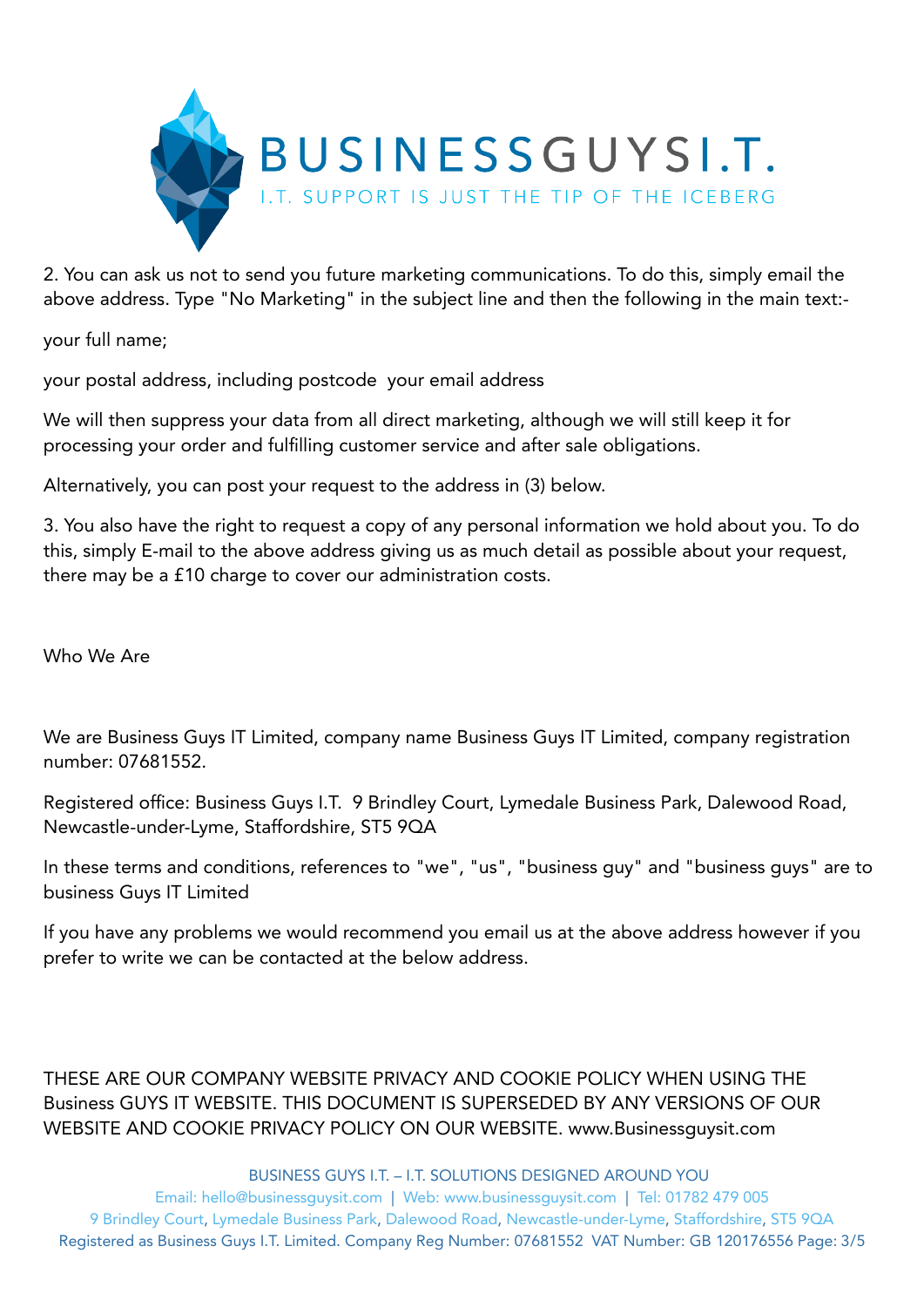

Business Guys IT Limited, company registration number. 07681552. Website and Cookie Privacy policy

## Website Privacy Policy

## Cookie Policy

What are cookies?

How do Business Guys IT use cookies on our site?

A cookie is a small data file that Web sites often store on your computer's hard drive when you visit their sites. A cookie may contain information (such as a unique user ID), that is used to track the pages of the sites you've visited.You can refuse cookies by turning them off in your browser. You can read more about how to disable cookies in the Help menu of your browser. If you turn off cookies though you will not be able to receive the full web experience of our site.We use a number of different cookies on our site. If you do not know what cookies are, or how to control or delete them, then we recommend you visit http://www.aboutcookies.org for detailed guidance.We operate an implied consent policy which means that we assume you are happy with this usage. If you are not happy, then you should either not use this site, or you should delete our cookies having visited the site, or you should browse the site using your browser's anonymous usage setting (called Incognito in Chrome, InPrivate for Internet Explorer, Private Browsing in Firefox and Safari etc.)Cookies for Site Analytics and Performance

## Google Analytics

We use this to understand how the site is being used in order to improve the user experience. User data is all anonymous. You can find out more about Google's position on privacy as regards its analytics service at http://www.google.co.uk/intl/en/analytics/privacyoverview.htmlSocial ButtonsOn many of the pages of the site you will see social buttons. These enable users to share or bookmark the web pages. There are buttons for Facebook and Twitter. In order to implement these buttons,

BUSINESS GUYS I.T. – I.T. SOLUTIONS DESIGNED AROUND YOU

Email: hello@businessguysit.com | Web: www.businessguysit.com | Tel: 01782 479 005 9 Brindley Court, Lymedale Business Park, Dalewood Road, Newcastle-under-Lyme, Staffordshire, ST5 9QA Registered as Business Guys I.T. Limited. Company Reg Number: 07681552 VAT Number: GB 120176556 Page: 4/5